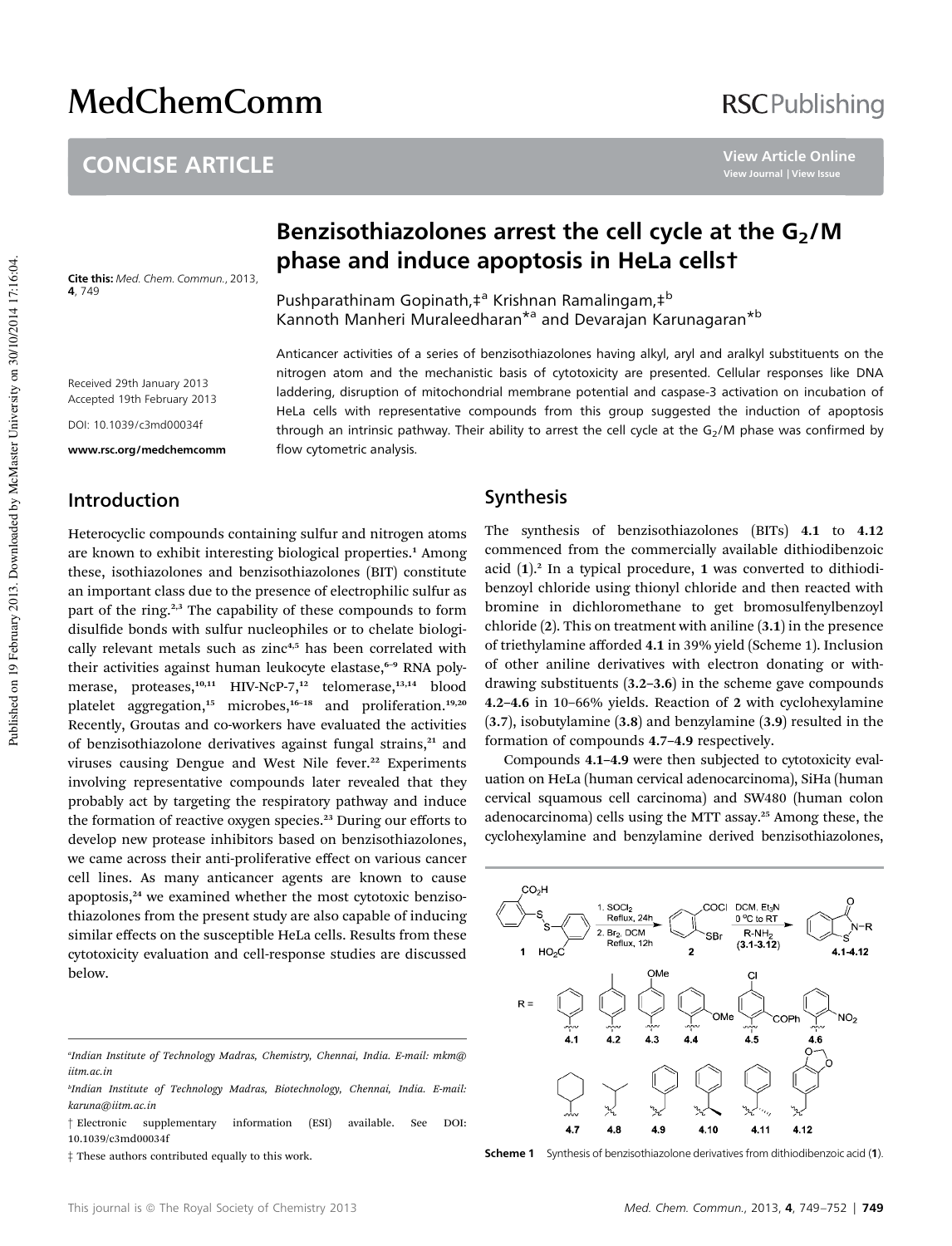**Table 1** IC<sub>50</sub> (in  $\mu$ M) values of BIT derivatives in human cancer cells<sup>6</sup>

| HeLa | SiHa | SW480 |
|------|------|-------|
| 24.8 | 48.3 | 48.8  |
| 31.8 | 38.1 | 47.8  |
| 20.6 | 25.1 | 23.8  |
| 43.7 | 32.3 | 43.1  |
| 30.9 | 35.9 | 41.8  |
| 37.3 | 29.3 | 46.3  |
|      |      |       |

*<sup>a</sup>* Cells were treated with various concentrations of BIT for 72 h using DMSO as control and the viability was determined by the MTT assay.



Fig. 1 Bar diagram showing the effect of NAC and DTT on the anticancer activity of 4.9.

4.7 and 4.9, showed IC<sub>50</sub> values of 24.8 and 20.6  $\mu$ M against HeLa cells (Table 1). They respectively showed IC<sub>50</sub> values of 48.3  $\mu$ M and 25.1  $\mu$ M against SiHa cells, and 48.8  $\mu$ M and 23.8  $\mu$ M against SW480 cell lines. The corresponding values for 4.8 were slightly higher and ranged between 31.8 and 47.8 µM. The aniline derivatives 4.1–4.6 although soluble in DMSO started precipitating (visible only under a microscope) in the cell culture medium and hence were not taken forward for the estimation of  $IC_{50}$  values. Based on the structure of 4.9, a second line of derivatives were then prepared and evaluated against all the three cell lines (4.10–4.12). Since these compounds did not show significant improvement in their potencies in comparison with 4.7 and 4.9 (Table 1) the latter two were selected for detailed mechanistic investigations in HeLa cells.

As mentioned, benzisothiazolones possess an electrophilic sulfur having a high tendency to form adducts with compounds containing thiol functionalities. In order to see whether such a reaction is responsible for the observed cytotoxicity, we coadministered *N*-acetyl cysteine (NAC) along with the compound 4.9 during the MTT assay. As shown in Fig. 1, this completely abolished the cytotoxicity (compare bars 3 and 5 in Fig. 1) suggesting the possibility of such covalent adduct formation with important cellular targets. A comparable result was obtained on using dithiothreitol (DTT) in place of NAC (compare bars 3 and 8 in Fig. 1). $11$ 

#### Mechanistic insight into the cytotoxic effect by 4.7 and 4.9

Small-molecule anticancer agents usually exert a cytotoxic effect by inducing apoptosis, a process characterized by both

Marker **DMSO** Taxol 4.9  $4.7$  $25nN$ 50µM  $50 \mu M$ 

**View Article Online**

Fig. 2 Gel picture showing DNA fragmentation induced by benzisothiazolones 4.7 and 4.9 in HeLa cells.

morphological and molecular changes such as cell shrinkage, externalization of phosphatidyl serine and DNA fragmentation.<sup>26</sup> Based on the sequence of events involved, apoptosis can be extrinsic or intrinsic.<sup>27</sup> The former usually is initiated by the interaction of extracellular factors such as TNF (Tumor Necrosis Factor) with the death receptors and the subsequent propagation of signals *via* activation of caspase-8. The intrinsic pathway on the other hand occurs after the internalization of cytotoxic agents through the cell membrane. Their interaction with cellular targets then activates specific signals that prepare the cells for programmed cell death. Since the apoptotic response of cancer cells after benzisothiazolone treatment has never been studied systematically, we carried out a series of experiments and the results are outlined below.

The cleavage of nuclear DNA into oligonucleosomal fragments usually occurs in response to apoptotic stimuli. Since these fragments appear like a ladder in electrophoretic gels, it is termed as DNA laddering and is considered a hallmark of apoptosis.<sup>28</sup> DNA fragmentation assay results after incubating compounds 4.7 and 4.9 with HeLa cells for 72 h are presented in Fig. 2. DNA was stained with ethidium bromide after electrophoresis on a 2% agarose and then visualized under UV light. In Fig. 2, lane 1 represents the DNA marker whereas lanes 2 and 3 show the stained DNA in cells treated with DMSO (control) and taxol, respectively. The results after treating HeLa cells with compounds 4.9 (50  $\mu$ M) and 4.7 (50  $\mu$ M) shown respectively in lanes 4 and 5 suggest that both 4.9 and 4.7 induce DNA fragmentation.

Apoptosis induction is also associated with the disruption of mitochondrial membrane potential and release of Cytochrome *c* into the cytosol. The state of the membrane can be followed using cationic JC1 dye having a tendency to accumulate in the interior of mitochondria.<sup>29</sup> JC1 in the monomeric form emits in the green region, whereas its aggregates will be orange/red.<sup>30</sup> This dye aggregates in mitochondria with normal membrane potential but remains monomeric when the potential is low. As shown in Fig. 3A, untreated HeLa cells appeared orange but treatment with taxol induced noticeable disruption of the membrane potential as indicated by emission in the green region (Fig. 3B). The response from compounds 4.9 and 4.7 was similar to that of taxol, which suggested significant disruption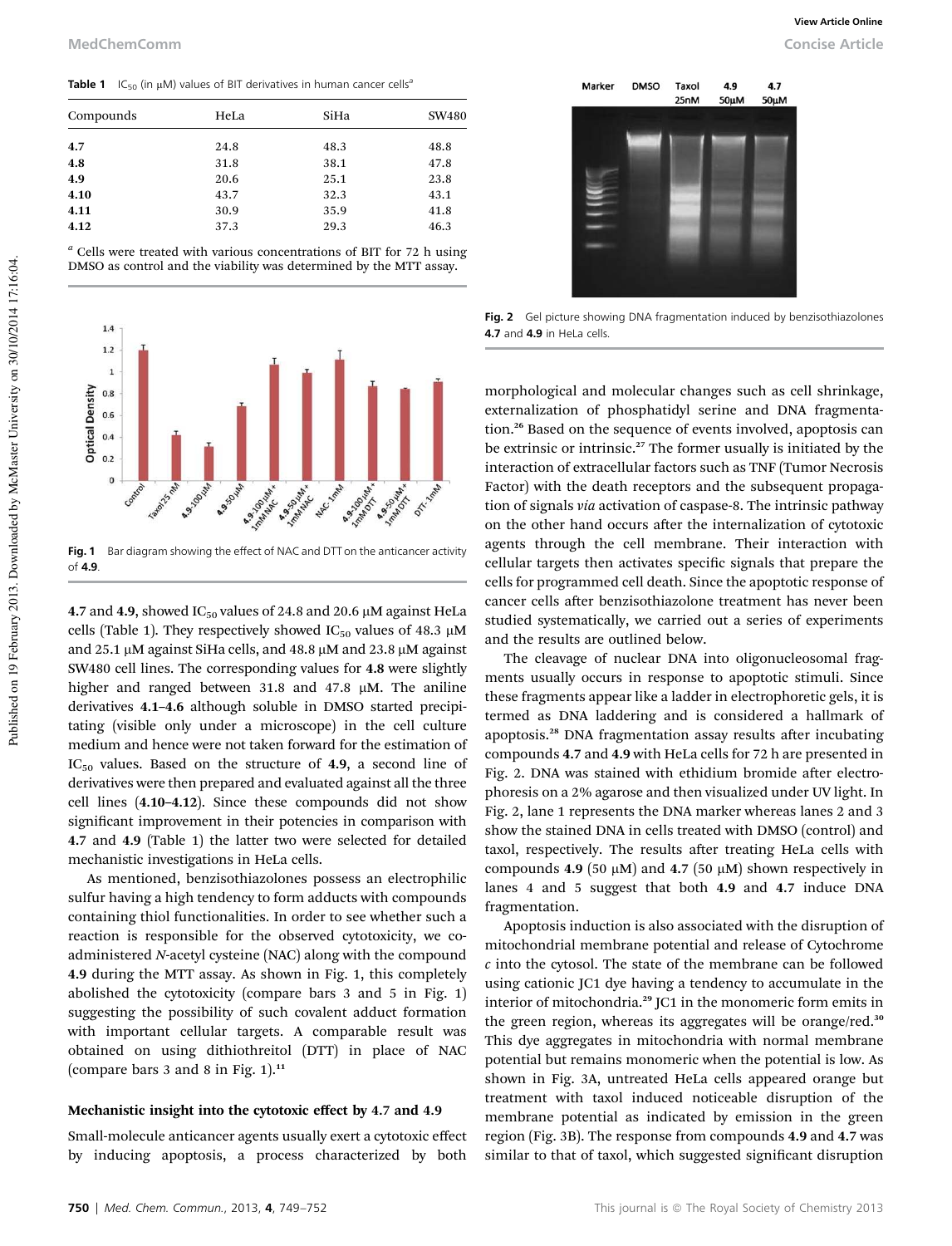

Fig. 3 (A) JC-1 localized in the mitochondria of HeLa cells, (B) HeLa cells after the treatment of 12 nM taxol, (C and D) HeLa cells treated with  $4.9$  (50  $\mu$ M), and  $4.7$ (50 μM), respectively.

of the potential at the concentration tested (Fig. 3C and D). To understand the effect of 4.9 and 4.7 on the cell cycle, $31$  they were incubated with HeLa cells for 24 h, fixed, stained using propidium iodide and analyzed by flow-cytometry.<sup>32</sup> The results of



**Fig. 4** (A) X-axis indicates the DNA content and Y-axis indicates the cell count; each graph shows the distribution of the  $G_0/G_1$  phase, S phase,  $G_2/M$  phase and apoptotic levels. Data represent the mean  $\pm$  SEM of three independent experiments. (B) % of apoptotic cells and (C) % of the  $G_2/M$  phase cells.



Fig. 5 HeLa cells treated with the 4.9 at the indicated concentration for 48 h were lysed. The lysates were resolved on a 10% SDS-PAGE, transferred on to a nitrocellulose membrane and probed for cleaved caspase-3. The same blot was then re-probed for actin.

these experiments are summarized in Fig. 4A–C which show the accumulation of cells in the  $G_2/M$  phase, depletion of cells in the  $G_0/G_1$  phase and an increase in apoptotic fraction in their presence. Exposure of HeLa cells to compounds 4.9 and 4.7 at a 50 mM concentration for 48 h resulted in 18% and 23.4% of apoptotic cells respectively, whereas only 7.3% of apoptosis could be seen in untreated cells (Fig. 4B). Similarly, there were 18.6% and 26.6% of the  $G_2/M$  phase cells in these cases compared to 14.3% for untreated cells (Fig. 4C).

Apoptosis signals will finally lead to the processing of procaspase-3 to caspase-3,<sup>33</sup> which then assists the degradation of cellular proteins. We have looked for the presence of caspase-3 after treating HeLa cells with 4.9. The western blot showing the presence of cleaved caspase-3 after incubating HeLa cells with taxol (12 nM) and  $4.9$  (50  $\mu$ M) is shown in Fig. 5. The presence of this enzyme in cells treated with 4.9 clearly shows the processing of pro-caspase-3 and induction of apoptosis.

As mentioned, apoptosis induction is characteristic of a number of known anticancer agents.<sup>24</sup> While the effect of taxol is obvious from control experiments presented here, compounds such as mimosine<sup>34</sup> (which interfere with DNA replication and cause oxidative stress) are also known to trigger all the cellular responses typical of apoptosis discussed here. Apart from benzisothiazolones, our laboratory has investigated the anticancer activities of a number of redox-active 1,2-dihydroquinolines. Some compounds from this group, which showed low micromolar  $IC_{50}$  values, have also shown comparable effects.<sup>35</sup>

#### Conclusion

In conclusion, we have synthesized and evaluated the anticancer activities of a number of benzisothiazolones. The importance of electrophilic sulfur for their anticancer activity became evident when they were co-administered with NAC or DTT during the MTT assay. Using representative derivatives, we have shown that they induce apoptosis characterized by cellular responses like DNA fragmentation, disruption of mitochondrial membrane potential and activation of caspase-3. The subsequent flow cytometric analysis involving the same compounds (4.7 and 4.9) clearly showed that they are capable of arresting the cell cycle at the  $G_2/M$  phase. The results presented here raise